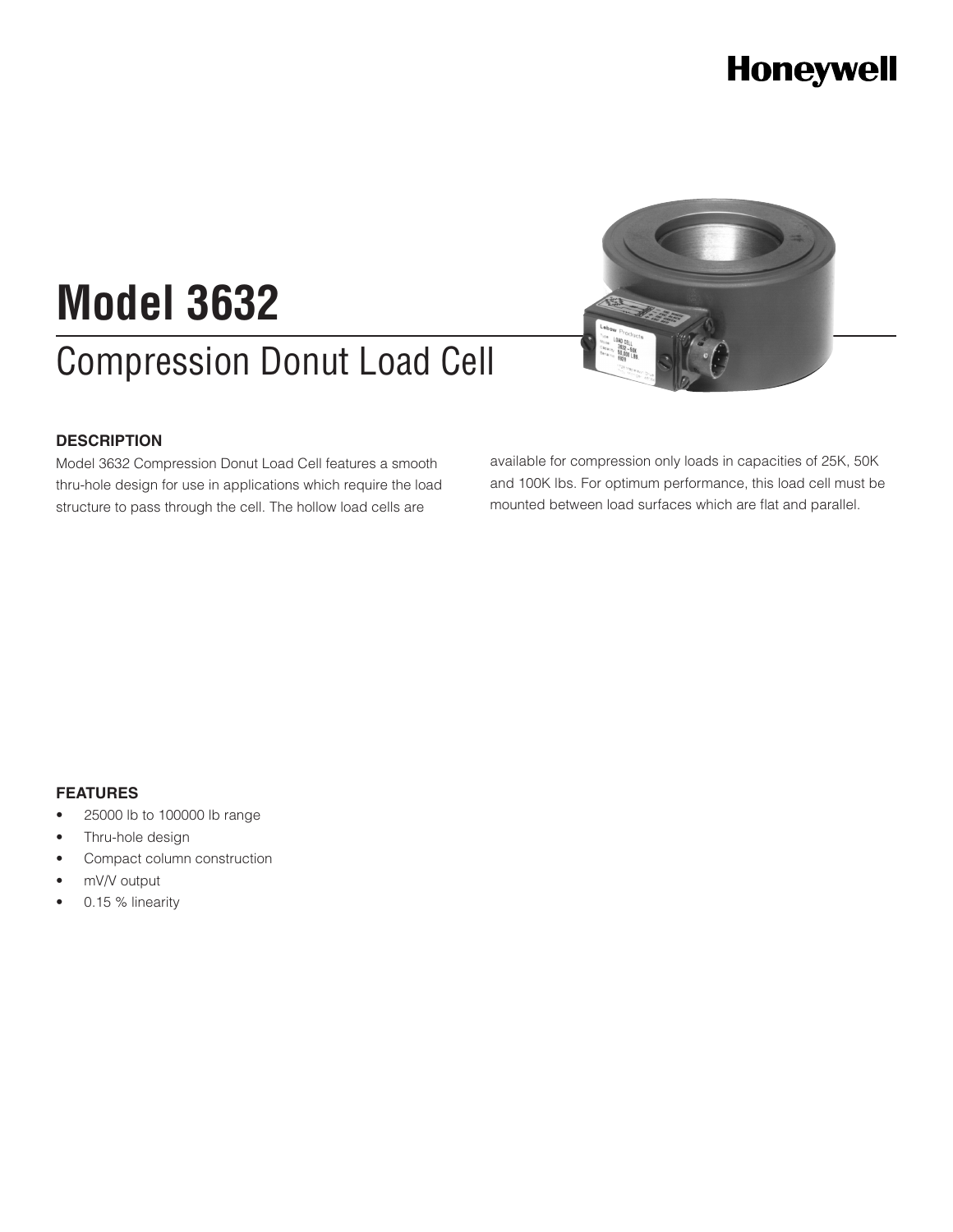### **Model 3632**

#### **PERFORMANCE SPECIFICATIONS**

| <b>Characteristic</b>   | <b>Measure</b>                  |
|-------------------------|---------------------------------|
| Load range <sup>1</sup> | 25000, 50000, 100000 lb         |
| Non-linearity           | ±0.15 % of rated output         |
| <b>Hysteresis</b>       | ±0.15 % of rated output         |
| Repeatability           | $\pm 0.15$ % of rated output    |
| Output @ rated capacity | 2 mV/V (nominal)                |
| Operation               | Compression                     |
| Resolution              | Infinite                        |
| Standard calibration    | Tension (+) and compression (-) |

#### **ENVIRONMENTAL SPECIFICATIONS**

| <b>Characteristic</b>      | <b>Measure</b>                                |
|----------------------------|-----------------------------------------------|
| Temperature, operating     | -54 °C to 93 °C [-65 °F to 200 °F]            |
| Temperature, compensated   | 21 °C to 77 °C [70 °F to 170 °F]              |
| Temperature effect, zero   | $\pm 0.002$ % of rated output/ $\mathrm{P}$ F |
| Temperature effect, output | $\pm 0.002$ % of reading/°F                   |

#### **ELECTRICAL SPECIFICATIONS**

| <b>Characteristic</b>                | <b>Measure</b>       |
|--------------------------------------|----------------------|
| Strain gage type                     | Foil                 |
| Excitation (maximum)                 | 20 Vdc or Vac RMS    |
| Insulation resistance                | > 5000 mOhm @ 50 Vdc |
| Bridge resistance, 25K lb,<br>50K lb | 480 ohm              |
| Bridge resistance, 100K lb           | $240$ ohm            |
| Number of bridges                    |                      |
| Zero balance                         | ±1.0%                |
| Electrical termination               | PT02E-10-6P          |

#### **MECHANICAL SPECIFICATIONS**

| <b>Characteristic</b>    | <b>Measure</b>            |
|--------------------------|---------------------------|
| Static overload capacity | 150 % of nominal capacity |
| Material                 | Carbon steel              |
| Natural frequency        | See table                 |

#### **WIRING CODES**

| Cable        |                  |
|--------------|------------------|
| <b>Red</b>   | $(+)$ excitation |
| <b>Black</b> | (-) excitation   |
| Green        | $(+)$ output     |
| White        | (-) output       |

#### **TYPICAL SYSTEM DIAGRAM**



| Mating Connectors & Cables |  |  |  |  |
|----------------------------|--|--|--|--|
|----------------------------|--|--|--|--|

| 023-LW181-023-LF Mating Connector<br>7205-76-XX* Mating connector & 6 conductor cable<br>(unamplified unit with sense leads but not shunt cal)<br>7205-75-XX** Mating connector & 4 conductor cable |               |  |  |  |  |  |  |
|-----------------------------------------------------------------------------------------------------------------------------------------------------------------------------------------------------|---------------|--|--|--|--|--|--|
| (unamplified unit without sense leads but not shunt cal)<br>7205-83-XX* Mating connector & 6 conductor cable<br>(for connection to instrument 7541)                                                 |               |  |  |  |  |  |  |
| 7205-82-XX** Mating connector & 4 conductor cable<br>(for connection to instrument 7541)                                                                                                            |               |  |  |  |  |  |  |
| * XX represents length in feet<br>** XX represents length in feet 20ft maximum                                                                                                                      | 100ft maximum |  |  |  |  |  |  |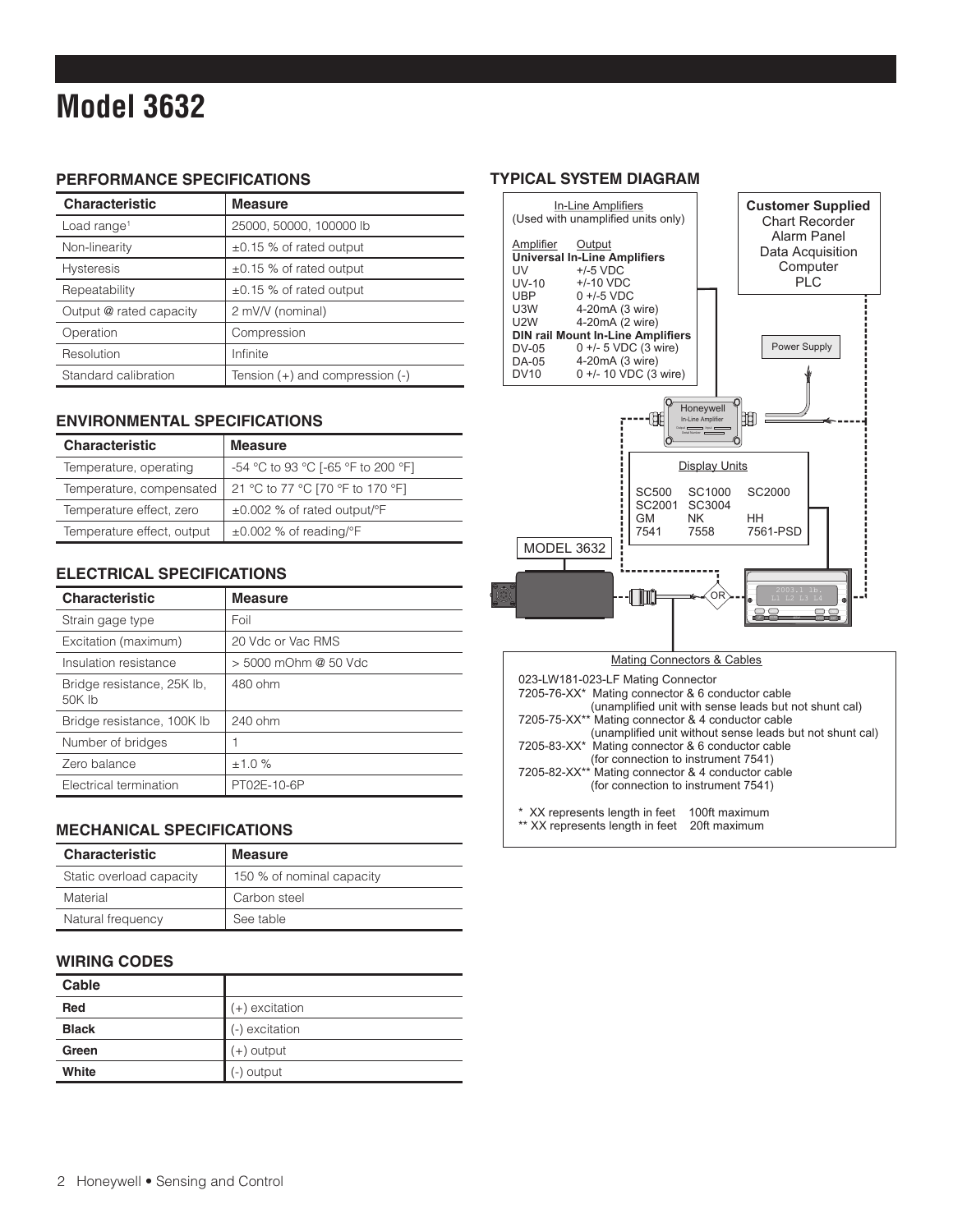#### **NATURAL FREQUENCY**

| <b>Nominal load limit</b><br>capacity F <sub>z</sub> |      |                                                                    | <b>Static extraneous load limits</b> |                                              |                                    |                                             |                                    |
|------------------------------------------------------|------|--------------------------------------------------------------------|--------------------------------------|----------------------------------------------|------------------------------------|---------------------------------------------|------------------------------------|
| lb                                                   | N    | <b>Static over-</b><br>load capacity<br>(% of nominal<br>capacity) | Shear $F_{y}$ or<br>$Fv$ (lb)        | Bending M <sub>y</sub><br>or $M_{v}$ (lb-in) | Torque M <sub>z</sub><br>$(lb-in)$ | Deflection at<br>nominal load<br>limit (in) | <b>Ringing fre-</b><br>quency (Hz) |
| 25K                                                  | 125K | 150                                                                | 2750                                 | <b>18K</b>                                   | 3K                                 | 0.005                                       | 5000                               |
| 50K                                                  | 200K | 150                                                                | 5500                                 | 36K                                          | 13K                                | 0.005                                       | 7000                               |
| 100K                                                 | 500K | 150                                                                | 13K                                  | 91K                                          | 27K                                | 0.005                                       | 10000                              |

#### **MOUNTING DIMENSIONS**

| <b>Model</b> | A cm [in] | B cm [in]  | $C$ cm $\lceil \ln \rceil$ | $D$ cm [in] | $E$ cm $\left[\text{in}\right]$ | $F$ cm [in] | $G$ cm $\lceil$ in $\rceil$ | $H$ cm $\lceil$ in $\rceil$ |
|--------------|-----------|------------|----------------------------|-------------|---------------------------------|-------------|-----------------------------|-----------------------------|
| 3632         | 10.16 [4] | $5,08$ [2] | $.62$ [3]                  | $5,08$ [2]  | 2,54                            | 8,26 [3.25] | $0,15$ [0.06]               | 1.88<br>78                  |